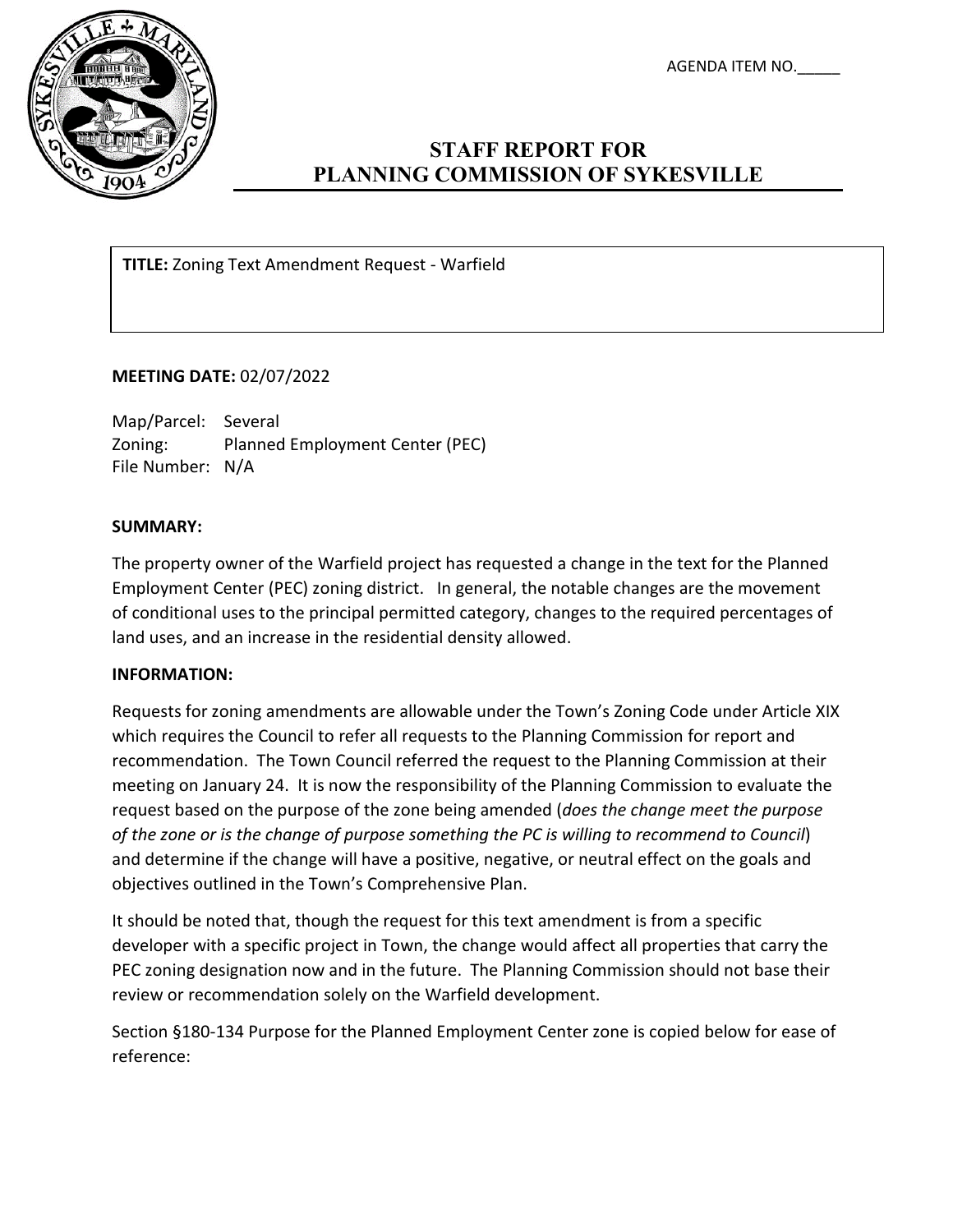

*The purpose of the PEC – Planned Employment Center District is to provide for logical locations where high-quality mixed use developments can occur in harmony with surrounding land uses (including site layouts and architecture that is aesthetically pleasing and consistent with* 

*applicable guidelines) and in support of Sykesville's goals for growing the employment base, providing housing for existing and future residents, and offering retail services that complement the existing businesses within the Town. The following objectives will help fulfill this purpose:*

- *A. To encourage orderly, staged development of comprehensively designed mixeduse centers.*
- *B. To create a mixture of office, retail, recreational, hotel, institutional, light industrial and residential uses within a single structure or within multiple structures where all related structures, parking, and open spaces are designed to function as a cohesive and integrated site, while protecting the residential character of surrounding neighborhoods.*
- *C. To provide for an enriched and enhanced natural environment by the preservation of trees and the incorporation of stormwater management techniques which maintain the hydrologic regime of the site*
- *D. To assure compatibility of the proposed land uses with the internal and surrounding uses by incorporating innovative standards of land planning and site design.*
- *E. To encourage harmonious and coordinated development of sites, considering the existing natural features, bicycle, pedestrian and vehicular circulation and compatibility with surrounding uses.*
- *F. To encourage development that is of excellent design and architecture with a mix of uses that will create a synergy of uses, efficiency of design, and contribute to a reduction of vehicle miles traveled.*

The section of the Town's Comprehensive Plan that is most relevant to the request is Growth and Future Land Use which does specifically mention Warfield in several areas. The specific goals and objective for this section are as follows:

- Infill and expand Downtown
- Consider a hybrid form-based zoning policy
- Explore annexation options for expansion south of Oklahoma Avenue, south of the South Branch Patapsco River, and northeast of the Town municipal boundary
- Support mixed-use redevelopment of the Warfield Complex

An important line in the same section states "The Comprehensive Plan recommends the Town work collaboratively with the developers of Warfield to engage in an urban design workshop to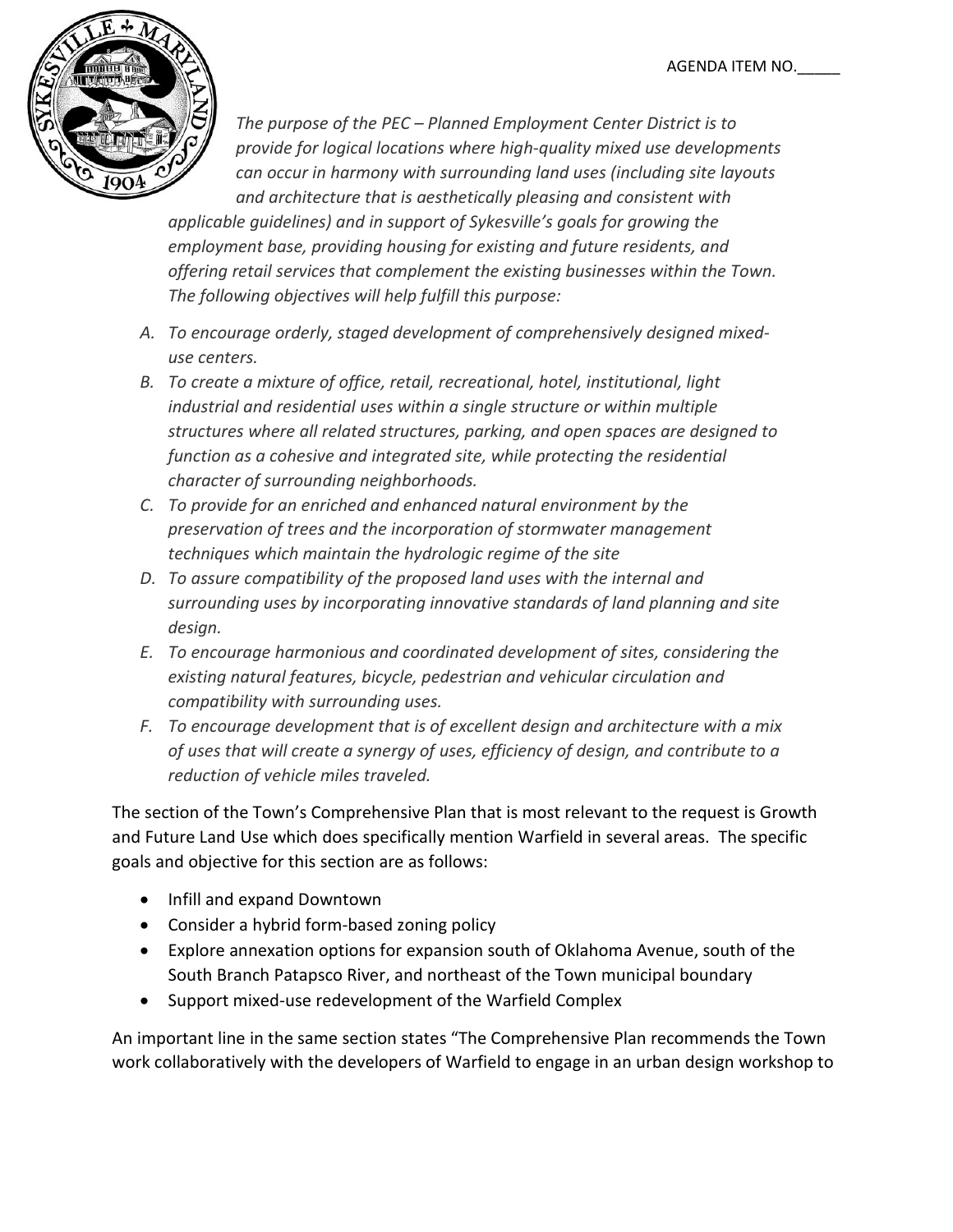

develop a new vision for the mixed-use development. The outcomes of which may be used to inform future zoning."

# **ANALYSIS:**

The request itself reduces the number of conditional uses in the zone by shifting most into the permitted use category. This includes such uses as Auditoriums, theatres and performing arts facilities, Automobile gasoline and service facilities (with or without accessory car washes), Pubs, taverns, breweries, distilleries, and wine bars, and Retirement homes and senior housing facilities including independent living, assisted living, memory care and skilled nursing facilities, whether stand-along or within a continuing care retirement community among many others.

These changes would certainly increase the commercial flexibility within the zone, but by permitting all of these uses, the Town loses the ability to analyze each proposal on a case by case basis to ensure that the requested use is being integrated into the community appropriately.

There is also a significant change to the "Required percentage of land uses" where the separate categories of Office/research/institutional/hotel/light industrial and Retail/services are combined into the general "non-residential" designation.

The combination of these categories reduces the amount of required variety within the zone. This is particularly true as some of the "institutional" uses are somewhat residential in nature and would count toward the new "non-residential" minimum.

The required percentages of the previously mentioned use categories has been adjusted from a combined 30%-75% to the requested "no less than 5%" and the residential category would be adjusted from the current 10%-35% to "no more than 75%". The open space requirement of 25% is unchanged.

These proposed adjustments would have a significant effect on the zone as the intent of the zone itself would no longer truly be "Planned Employment Center" but rather residential with a neighborhood commercial allowance. Though the zone would still allow for a significant amount of non-residential uses, the changes would make the zone very similar to the Town's current R-7,500 district with a Planned Unit Development designation (See Zoning Codes §180- 52 and §180-93). The purpose of the PEC zone would have to be re-evaluated particularly items "B" and "F" of the purpose section as the Town would no longer be able to require said objectives.

The maximum residential density is proposed to be increased from 2 homes per acre to 6.5. Calculating the density would remain based on the total development parcel. This change would effectively make the Planned Employment Center district to most dense zone in Sykesville.